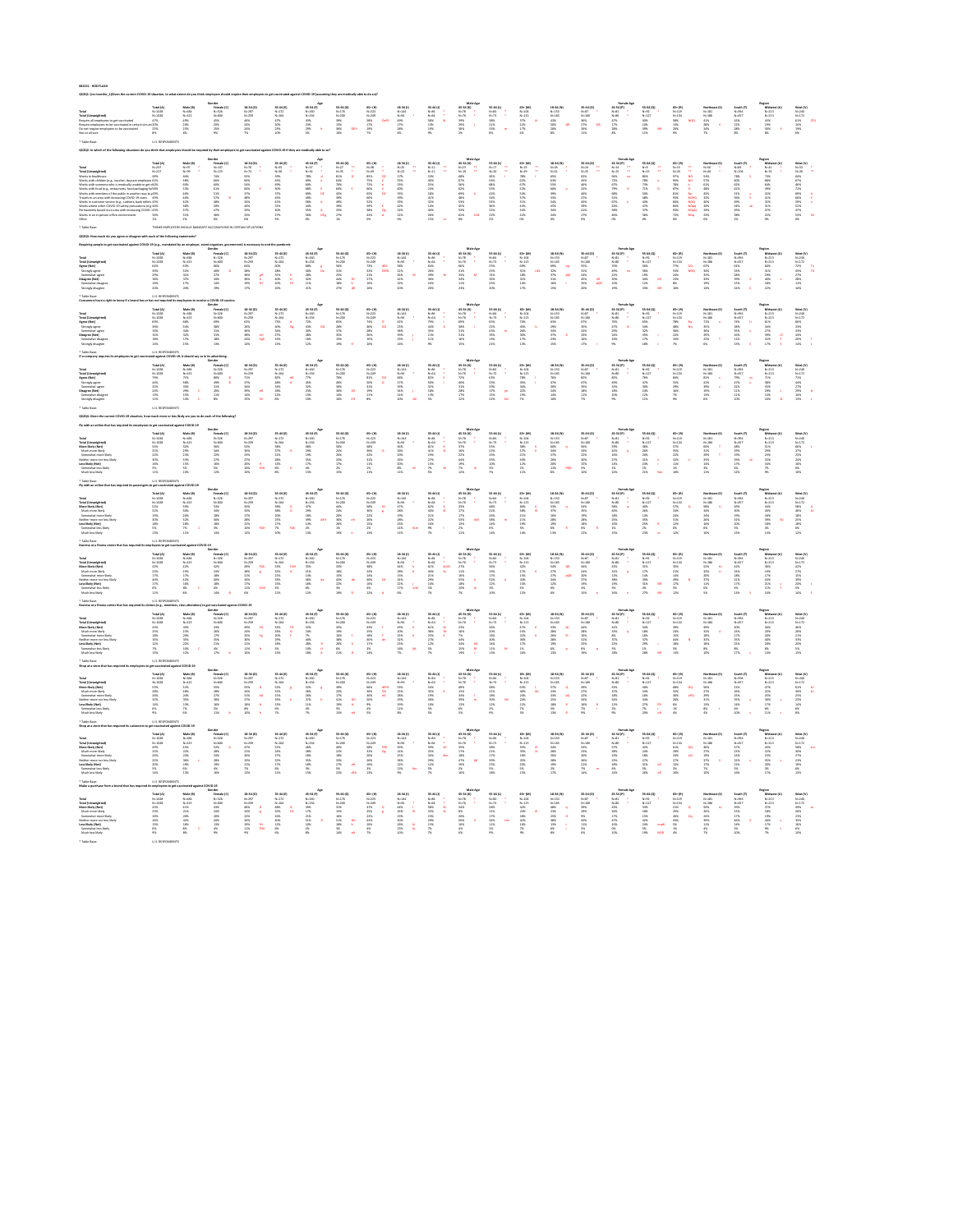## **081321 - HOD FLASH**

**QS2Q1: [res transfer\_1]Given the current COVID-19 situation, to what extent do you think employers should require their employees to get vaccinated against COVID-19 (assuming they are medically able to do so)?**

\* Table Base: U.S. RESPONDENTS

## **QS2Q2: In which of the following situations do you think that employees should be required by their employers to get vaccinated against COVID-19 if they are medically able to so?**

\* Table Base: THINKS EMPLOYERS SHOULD MANDATE VACCINATIONS IN CERTAIN SITUATIONS

# **QS2Q3: How much do you agree or disagree with each of the following statements?**

# **Requiring people to get vaccinated against COVID-19 (e.g., mandated by an employer, event organizer, government) is necessary to end the pandemic.**

#### **Consumers have a right to know if a brand has or has not required its employees to receive a COVID-19 vaccine.**

# \* Table Base: U.S. RESPONDENTS

# **If a company requires its employees to get vaccinated against COVID-19, it should say so in its advertising.**

\* Table Base: U.S. RESPONDENTS

# **QS2Q4: Given the current COVID-19 situation, how much more or less likely are you to do each of the following?**

## **Fly with an airline that has required its employees to get vaccinated against COVID-19**

#### \* Table Base: U.S. RESPONDENTS

# **Fly with an airline that has required its passengers to get vaccinated against COVID-19**

|                                                              |           |                            |                     | <b>Household Income</b>    |              |                | Education |                   |           | <b>Employed</b> |           | Children in HH |           |           |           | Home Ownership |             | <b>Marital Status</b> |           | Race/Ethnicity |              |
|--------------------------------------------------------------|-----------|----------------------------|---------------------|----------------------------|--------------|----------------|-----------|-------------------|-----------|-----------------|-----------|----------------|-----------|-----------|-----------|----------------|-------------|-----------------------|-----------|----------------|--------------|
|                                                              | Total (A) | <b>Less than \$50K (B)</b> | \$50K - \$74.9K (C) | <b>\$75K - \$99.9K (D)</b> | $$100K+$ (E) | HS or Less (F) |           | College Grad+ (H) | Yes (I)   | No (J)          | Yes (K)   | No (L)         | Yes (M)   | No (N)    |           | Renter (l      | Married (Q) | Not married (R)       | White (S) | AA (T)         | Hispanic (U) |
| Total                                                        | N=1028    | $N = 285$                  | N=160               | $N = 130$                  | $N = 382$    | $N = 322$      | $N = 339$ | $N = 226$         | $N = 573$ | $N = 455$       | $N = 372$ | N=656          | $N = 317$ | $N = 711$ | $N = 764$ | $N = 240$      | N=482       | $N = 546$             | $N = 656$ | N=120          | N=158        |
| <b>Total (Unweighted)</b>                                    | N=1028    | N=435                      | $N = 212$           | $N = 125$                  | N=187        | $N = 316$      | $N = 315$ | $N = 263$         | N=506     | $N = 522$       | $N = 307$ | N=721          |           | $N = 763$ | N=732     | N=270          | $N = 473$   | $N = 555$             | $N = 768$ | N=95           | N=91         |
| Require all employees to get vaccinated                      |           | 41%                        |                     |                            |              | 36%            |           | 49%               | 46%       | 48%             | 51%       | 44%            |           | 45%       |           |                |             | 43%                   | 44%       | 52%            |              |
| Require employees to be vaccinated in certain circumstal 20% |           |                            |                     | 25%                        | 18%          | 23%            | 16%       | 20%               | 22%       | 18%             | 19%       | 21%            | 19%       | 21%       | 21%       | 18%            | 18%         | 22%                   | 20%       | 19%            |              |
| Do not require employees<br>s to be vaccinated               |           |                            | 24%                 | 30%                        | 23%          | 29%            | 29%       | 23%               | 26%       | 24%             | 25%       | 26%            | 26%       | 25%       | 24%       | 29%            | 27%         | 24%                   | 28%       | 22%            | 19%          |
| Not at all sure                                              |           |                            |                     |                            |              | 11%            |           |                   |           | 11%             | 4%        |                |           | ዓ%        | 5%        | 15%            | 4%          | 10%                   | 7%        | 8%             | 8%           |

|                                                               |           |                     |                     | <b>Household Income</b> |             |                | Educatior        |                   |           | Employed |         | <b>Children in HH</b> |          | <b>Parent of Child Under 18</b> |               | <b>Home Ownership</b> |             | <b>Marital Status</b> |           | Race/Ethnicity |              |
|---------------------------------------------------------------|-----------|---------------------|---------------------|-------------------------|-------------|----------------|------------------|-------------------|-----------|----------|---------|-----------------------|----------|---------------------------------|---------------|-----------------------|-------------|-----------------------|-----------|----------------|--------------|
|                                                               | Total (A) | Less than \$50K (B) | \$50K - \$74.9K (C) | \$75K - \$99.9K (D)     | \$100K+ (E) | HS or Less (F) | Some College (G) | College Grad+ (H) | Yes (l)   |          | Yes (K) | No (L                 | Yes (M)  | No (N)                          | Homeowner (O) | Renter (P)            | Married (Q) | Not married (R)       | White (S) | AA (T)         | Hispanic (U) |
| <b>Total</b>                                                  | $N = 207$ | $N = 58$            |                     |                         |             | N=75           | N=55             | N=46              | $N = 127$ | N=80     |         | $N = 135$             | $N = 59$ | $N = 148$                       | $N = 159$     | $N = 44$              | N=88        | N=119                 | $N = 133$ | $N=22$         | N=29         |
| <b>Total (Unweighted)</b>                                     | $N=227$   |                     |                     |                         |             |                |                  | N=58.             | $N = 129$ |          |         | N=153                 | N=65     | $N = 162$                       | $N = 165$     |                       | N=90        | $N = 137$             | $N = 163$ |                |              |
| Works in healthcare                                           |           | 63%                 |                     |                         |             | 63%            |                  |                   | h /% l    |          |         |                       |          |                                 |               |                       |             |                       | 74%       |                |              |
| Works with children (e.g., teacher, daycare employee) 62%     |           |                     |                     |                         |             |                |                  |                   |           |          |         |                       |          |                                 |               |                       |             |                       |           |                |              |
| Works with someone who is medically unable to get vact 60%    |           | 55%                 | 62%                 | 56%                     | 66%         | 53%            | 64%              | 59%               | 56%       |          | 52%     |                       |          | 66%                             | 63%           | 50%                   | 56%         |                       | 61%       |                |              |
| Works with food (e.g., restaurants, food packaging facili 58% |           | 64%                 |                     |                         |             | 53%            |                  |                   | 53%       |          |         |                       |          |                                 |               |                       |             |                       |           |                |              |
| Works with members of the public in another way (e.g., 49%    |           | 53%                 | 49%                 |                         |             | 43%            |                  | 44%               | 44%       |          | 46%     |                       |          |                                 | 51%           | 44%                   | 51%         |                       | 48%       |                |              |
| Travels to an area with increasing COVID-19 cases             | - 49%     | 53%                 |                     |                         |             | 38%            | 56%              | 43%               | 43%       |          |         |                       |          |                                 |               |                       |             |                       |           |                |              |
| Works in customer service (e.g., cashiers, bank tellers) 45%  |           | 45%                 |                     |                         |             | 29%            | 52%              |                   | 18%       |          |         |                       |          |                                 |               |                       |             |                       | 4/%       |                |              |
| Works where other COVID-19 safety precautions (e.g., s 44%    |           | 61%                 | 41%                 |                         |             | 37%            | 58%              | 37%               | १९%       |          |         |                       |          |                                 |               |                       | 45%         |                       | 39%       | 66%            |              |
| Permanently based in an area with increasing COVID-19 43%     |           | 49%                 |                     |                         |             | 39%            | 50%              | 24%               | 37%       |          | 34%     |                       |          |                                 |               |                       |             |                       |           |                |              |
| Works in an in-person office environment                      | 34%       | 37%                 | 33%                 |                         |             | 23%            | 1በ%              | 36%               | 34%       |          | 33%     |                       |          |                                 | २८% २         | 18%                   |             |                       | 25%       |                | 43%          |
|                                                               |           |                     |                     |                         |             |                |                  |                   |           |          |         |                       |          |                                 |               |                       |             |                       |           |                |              |

#### \* Table Base: U.S. RESPONDENTS

| Exercise at a fitness center that has required its employees to get vaccinated against COVID-19 |  |  |
|-------------------------------------------------------------------------------------------------|--|--|
|                                                                                                 |  |  |

|                       |           |                     |                     |                     |                    |                |                  |           | `hildren in H |           | arent of Child Under 18^ | <b>Home Ownership</b> |         | <b>Marital Status</b> |       |             |                 |           |          |             |
|-----------------------|-----------|---------------------|---------------------|---------------------|--------------------|----------------|------------------|-----------|---------------|-----------|--------------------------|-----------------------|---------|-----------------------|-------|-------------|-----------------|-----------|----------|-------------|
|                       | Total (A) | Less than \$50K (B) | \$50K - \$74.9K (C) | \$75K - \$99.9K (D) | <b>\$100K+ (E)</b> | HS or Less (F) | Some College (G) |           | Yes (l)       |           | Yes (K)                  | No (L)                | Yes (M) | No (N)                |       | Married (Q) | Not married (R) | White (S) | AA (T)   | Hispanic (U |
| <b>Total</b>          | ∨=⊥∪∠ຽ    |                     |                     | 1=130               |                    | <b>\=322</b>   | N=339            |           | $N = 573$     | $N = 455$ | $N = 372$                | N=656                 |         | $N = 711$             |       |             |                 |           | N=120    | N=158       |
| Total (Unweightec     |           | N=435               | $N = 212$           | N=125               | N=187              | N=316          | $N = 315$        | $N = 263$ | $N = 506$     |           | N=307                    | $N = 721$             | N=265   | N=763                 | N=270 | N=473       | $N = 555$       | N=768     | $N = 95$ |             |
| Agree (Net)           |           |                     | 67%                 | 62%                 | 68%                | 56%            | 64%              | 65%       | 64%           | 20 כס     |                          |                       |         |                       |       |             |                 |           | 66%      |             |
| Strongly agree        | 36%       |                     | 39%                 | 33%                 |                    | 30%            | 33%              | 39%       | 33%           |           |                          | 38%                   |         |                       |       |             |                 |           |          |             |
| Somewhat agree        | 29%       |                     |                     | 29%                 | 31%                | 27%            | 30%              |           |               |           |                          |                       |         | 28%                   |       |             |                 |           |          |             |
| <b>Disagree (Net)</b> | 36%       |                     | 33%                 | 38%                 |                    | 44%            | 36%              | 35%       | 36%           |           |                          |                       |         |                       |       |             |                 |           |          |             |
|                       | 16%       |                     | 12%                 | 15%                 |                    | 20%            |                  | 16%       | 15%           |           |                          | 14%                   |         |                       |       |             |                 |           |          |             |
|                       |           |                     |                     |                     |                    | 24%            |                  |           |               |           | 18%                      | <b>4170</b>           |         |                       |       |             |                 |           |          |             |

|                          |           |                     |                     | Household Income    |              |                       | Educatic         |                   |           | стрюуе    |           | Children in HH |              | Parent of Child Under 18 |               | <b>Home Ownership</b> |             | <b>Marital Status</b> |           |           |             |
|--------------------------|-----------|---------------------|---------------------|---------------------|--------------|-----------------------|------------------|-------------------|-----------|-----------|-----------|----------------|--------------|--------------------------|---------------|-----------------------|-------------|-----------------------|-----------|-----------|-------------|
|                          | Total (A) | Less than \$50K (B) | \$50K - \$74.9K (C) | \$75K - \$99.9K (D) | $$100K+ (E)$ | <b>HS or Less (F)</b> | Some College (G) | College Grad+ (H) | Yes (I,   | No (J)    | Yes (K)   | No (L)         | Yes (M)      | No (N)                   | Homeowner (O) | Renter (P             | Married (Q) | Not married (R)       | White (S) | AA (T)    | Hispanic (U |
| Total                    |           |                     |                     |                     |              | $N = 322$             |                  |                   | $N = 573$ | $N = 455$ | $N = 372$ | $N = 656$      | $N = 317$    | N=711                    |               |                       | N=482       | N=546                 |           | $N = 120$ | N=158       |
| <b>Total (Unweighted</b> | N=1028    | $N = 435$           | $N=212$             |                     | N=187        | $N = 316$             | N=315            | $N = 263$         | N=506     | $N = 522$ | $N = 307$ | $N = 721$      | <b>J=265</b> | $N = 763$                |               | $N = 270$             | $N = 473$   | $N = 555$             | N=768     | $N = 95$  |             |
| Agree (Net)              |           | 63%                 | 75%                 | 67%                 |              | 57%                   |                  | 72%               | 58%       | 69%       | 69%       | 69%            |              | 69%                      |               | 62%                   | 74%         | 64%                   |           | 69%       |             |
| Strongly agree           |           | 29%                 | 42%                 | 34%                 |              | 30%                   |                  | -34%              |           |           | 34%       |                |              | 35%                      |               |                       |             |                       |           |           |             |
| Somewhat agree           |           | 34%                 | 34%                 |                     |              | 27%                   |                  | 38%               |           |           | 35%       |                |              | 33%                      |               |                       |             |                       |           | 35%       |             |
| Disagree (Net)           |           |                     | 25%                 |                     |              | 43%                   | 27%              | 28%               | 32%       | 31%       | 31%       | 31%            |              | 31%                      | 29%           | 38%                   | 26%         | 36%                   | 30%       | 31%       |             |
| Somewhat disagre         | 18%       | 23%                 | 12%                 |                     | 16%          | 26%                   | 15%              | 12%               | 15%       |           | 17%       | 18%            |              | 18%                      | 15%           | 25%                   | 14%         |                       | 16%       |           |             |
| Strongly disagree        |           |                     | 13%                 |                     |              | 17%                   |                  |                   |           |           | 14%       |                |              | 13%                      | 14%           |                       |             |                       | 14%       |           |             |

|                             |            |                     |                     |                     |              |                      |           |           |           | <b>Employer</b> |           | <b>Children in HH</b> |           | Parent of Child Under 10 |           | <b>Home Ownershi</b> |             | <b>Marital Status</b> |           | <b>Race/Ethnic</b> |              |
|-----------------------------|------------|---------------------|---------------------|---------------------|--------------|----------------------|-----------|-----------|-----------|-----------------|-----------|-----------------------|-----------|--------------------------|-----------|----------------------|-------------|-----------------------|-----------|--------------------|--------------|
|                             | Total (A)  | Less than \$50K (B) | \$50K - \$74.9K (C) | \$75K - \$99.9K (D) | $$100K+$ (E) | <b>HS or Less (F</b> |           |           | Yes (I)   | No (J)          | Yes (K)   | No (L)                | Yes (M) l | No (N)                   |           | Renter (P)           | Married (Q) | Not married (R)       | White (S) | AA (T)             | Hispanic (U) |
| <b>Total</b>                | $N = 1028$ |                     | $N = 160$           | N=130               | $N = 382$    | $N = 322$            | $N = 339$ | $N=226$   | $N = 573$ | $N = 455$       | $N = 372$ | $N = 656$             | N=317     | $N = 711$                | N=764     | $N = 240$            | N=482       | $N = 546$             | $N = 656$ | $N = 120$          |              |
| <b>Total (Unweighter</b>    | N=1028     |                     | $N = 212$           | $N = 125$           | N=187        | $N = 316$            | $N = 315$ | $N = 263$ | N=506     | $N = 522$       | $N = 307$ | $N = 721$             | N=265     | $N = 763$                | $N = 732$ | $N = 270$            | $N = 473$   | $N = 555$             | $N = 768$ | $N = 95$           | N=91         |
| Agree (Net)                 |            |                     |                     |                     |              | 71%                  |           | 74%       |           | 76%             | 81%       | 73%                   | 80%       | 74%                      |           |                      |             |                       |           |                    |              |
| Strongly agree              | 44%        |                     |                     |                     |              | 42%                  |           |           |           | 45%             | 45%       | 43%                   | 48%       | 42%                      | 44%       |                      |             |                       | 43%       |                    |              |
| Somewhat agree              |            |                     |                     |                     |              | 29%                  |           |           |           |                 | 36%       | 30%                   | 32%       | 32%                      | 33%       |                      |             |                       |           |                    |              |
| <b>Disagree (Net)</b>       | 24%        |                     |                     |                     |              |                      |           | 26%       | 24%       | 24%             | 19%       | 27%                   | 20%       | 26%                      |           | 29%                  |             |                       |           |                    |              |
|                             |            |                     |                     |                     |              |                      |           |           |           | 13%             | 8%        | 16%                   | 11%       | 14%                      |           |                      |             |                       |           |                    |              |
| ongly disagree <sup>.</sup> |            |                     |                     |                     |              |                      |           |           |           | 11%             | 11%       | 11%                   | 10%       | 12%                      |           |                      |             |                       |           |                    |              |

|                                |            | <b>Household Income</b> |               |                         |            |  |                | Education    |           |         | Employeu  |           | Children in HH |           |           |       |            |             | <b>Marital Status</b> |           | <b>Race/Ethnic</b> |                     |
|--------------------------------|------------|-------------------------|---------------|-------------------------|------------|--|----------------|--------------|-----------|---------|-----------|-----------|----------------|-----------|-----------|-------|------------|-------------|-----------------------|-----------|--------------------|---------------------|
|                                | Total (A)  | Less than \$50K (B)     | - \$74.9K (C) | <b>\$75K-\$99.9K(L)</b> | \$100K+(E) |  | HS or Less (F) | Some College |           | Yes (I) | No (J)    | Yes (K)   | No (L)         | Yes (M)   | No (N)    |       | Renter (P) | Married (Q) | Not married (R)       | White (S) | AA (T)             | <b>Hispanic (U)</b> |
| <b>Total</b>                   | N=1028     |                         | $N = 160$     | $N = 130$               |            |  | $N = 322$      | N=339        | $N = 226$ | N=573   | $N = 455$ | $N = 372$ | $N = 656$      | $N = 317$ | $N = 711$ | 1=764 | $N = 240$  | N=482       |                       |           | $N = 120$          | N=158               |
| <b>Total (Unweighted)</b>      | $N = 1028$ | N=435                   | N=212         | $N = 125$               | N=187      |  | $N = 316$      | $N = 315$    | $N = 263$ | N=506   | $N = 522$ | $N = 307$ | $N = 721$      | N=265     | $N = 763$ | N=732 | $N = 270$  | $N = 473$   | $N = 555$             | N=768     | N=95               |                     |
| <b>More likely (Net)</b>       |            | 44%                     | 56%           | 44%                     |            |  | 40%            |              | 59%       |         | 49%       |           |                | 59%       | 52%       | 56%   |            | 57%         |                       | 52%       |                    |                     |
| Much more likely               |            | 26%                     |               |                         |            |  | 21%            |              |           |         | 29%       | 36%       | 29%            |           | 30%       | 34%   | 24%        | 34%         |                       |           |                    |                     |
|                                |            | 19%                     |               | 18%                     |            |  | 19%            |              | 24%       |         | 20%       | 25%       | 21%            | 24%       | 22%       | 23%   |            | ,२%         |                       |           |                    |                     |
| - Neither more nor less likely |            |                         |               |                         |            |  |                |              | 27%       | 28%     |           | 25%       | 34%            | 26%       | 32%       | 28%   |            |             |                       | 34%       | <b>24%</b>         |                     |
| Less likely (Net)              |            | 19%                     | 13%           | ⊥3%                     | 15%        |  | 22%            |              | 14%       | 15%     | 18%       | 14%       | 17%            | 16%       | 16%       | 15%   | 15%        | 14%         | 17%                   | 14%       |                    |                     |
| Somewhat less likel            |            |                         |               |                         |            |  |                |              |           |         | 6%        | 6%        | 5%             | 9% —      |           |       |            |             |                       |           |                    |                     |
| Much less likely               |            |                         |               |                         |            |  |                |              |           |         |           | 9%        |                |           | 13%       |       |            |             |                       |           |                    |                     |

#### \* Table Base: U.S. RESPONDENTS

# **Shop at a store that has required its employees to get vaccinated against COVID-19**

|                             |           |                     |                     | <b>Household Income</b> |            |                       | Education        |           |           | Emmlau |           | Children in HH |           | of Child Under 18 |           | <b>Home Ownership</b> |             | <b>Marital Status</b> |           | Race/Ethnicity |              |
|-----------------------------|-----------|---------------------|---------------------|-------------------------|------------|-----------------------|------------------|-----------|-----------|--------|-----------|----------------|-----------|-------------------|-----------|-----------------------|-------------|-----------------------|-----------|----------------|--------------|
|                             | Total (A) | Less than \$50K (B) | \$50К - \$74.9К (С) | \$75K - \$99.9K (D)     | \$100K+(E) | <b>HS or Less (F)</b> | Some College (G) | Grad+ (H) | Yes I     | No (J) | Yes (K)   | No (L)         | Yes (M)   | No (N)            |           | Renter (P             | Married (Q) | Not married (R)       | White (S) | AA (T)         | Hispanic (U) |
| Total                       | N=1028    | $N = 285$           | N=160               |                         | $N = 382$  | $N = 322$             |                  |           | N=573     | N=455  | $N = 372$ | N=656          | $N = 317$ | N=711             | N=764     | $N=240$               | N=482       | N=546                 | $N = 656$ | $N = 120$      |              |
| <b>Total (Unweighted</b>    | N=1028    | N=435               | $N = 212$           |                         |            | $N = 316$             |                  |           | $N = 506$ | N=522  | $N = 307$ | $N = 721$      | $N = 265$ | $N = 763$         | $N = 732$ | N=270                 | $N = 473$   | $N = 555$             | $N = 768$ | N=95           |              |
| More likely (Net)           |           |                     | 50%                 | 50%                     | 61%        | 39%                   |                  |           |           |        | 60%       | 47%            | 58%       | 49%               | 54%       | 44%                   | 55%         |                       | 50%       |                |              |
| Much more likely            |           |                     |                     |                         |            |                       |                  |           |           |        |           |                |           |                   |           | <b>26%</b>            |             |                       |           |                |              |
| Somewhat more likel         |           |                     | 18%                 |                         |            |                       |                  |           |           |        |           |                |           |                   |           | 18%                   |             |                       | 18%       |                |              |
| Neither more nor less likel |           |                     | 29%                 |                         |            |                       |                  |           |           |        | 27%       |                |           |                   | 29%       |                       | 28%         |                       | 33%       |                |              |
| Less likely (Net)           |           | 24%                 |                     |                         |            |                       |                  | -189      |           |        |           |                |           |                   |           |                       |             |                       |           |                |              |
| Somewhat less likel         |           | 10%                 | 4%                  |                         |            |                       |                  | 4%        | 4%        |        |           |                |           |                   |           |                       |             |                       |           |                |              |
| Much less likely            |           |                     |                     |                         |            |                       |                  |           |           |        | ୪%        |                |           |                   |           |                       |             |                       |           |                |              |

### \* Table Base: U.S. RESPONDENTS

|                              |           |                     |                     | <b>Household Income</b> |             |                       |                  |           |         | <b>Employe</b> |           |           | Children in HH |           | Parent of Child Under 18 |              |           |             | <b>Marital Status</b> |           |           |             |
|------------------------------|-----------|---------------------|---------------------|-------------------------|-------------|-----------------------|------------------|-----------|---------|----------------|-----------|-----------|----------------|-----------|--------------------------|--------------|-----------|-------------|-----------------------|-----------|-----------|-------------|
|                              | Total (A) | Less than \$50K (B) | \$50K - \$74.9K (C) | \$75K - \$99.9K (D)     | \$100K+ (E) | <b>HS or Less (F)</b> | Some College (G) |           | Yes (l) |                |           | Yes (K)   | No (L)         | Yes (M)   | No (N                    | Homeowner (O | Renter (F | Married (Q) | Not married (R)       | White (S) | AA (T)    | Hispanic (U |
| <b>Total</b>                 |           |                     |                     |                         | リーコ ロウ      | $N = 322$             | N=339            | N=226     | N=573   |                | $N = 455$ | N=372     | N=656          | N=317     | $N = 711$                | N=764        | $N = 240$ | N=482       | N=546                 |           | $N = 120$ | N=158       |
| <b>Total (Unweighted</b>     | N=1028    |                     | $N = 212$           | N=125                   | N=187       | $N = 316$             | $N = 315$        | $N = 263$ | N=506   |                | $N = 522$ | $N = 307$ | $N = 721$      | $N = 265$ | $N = 763$                | $N = 732$    | $N=270$   | $N = 473$   | $N = 555$             |           | N=95      |             |
| More likely (Net)            |           |                     |                     |                         |             |                       |                  |           |         |                | 38%       |           |                |           | 39%                      |              |           | 44%         |                       |           |           |             |
| Much more likelv             |           |                     |                     |                         |             |                       |                  |           |         |                |           |           |                |           | 23%                      |              |           |             |                       |           |           |             |
| iomewhat more likel          |           |                     |                     |                         |             |                       |                  |           |         |                |           |           | 15%            |           | 16%                      |              | -20%      |             |                       | 16%       |           |             |
| Neither more nor less likely |           |                     |                     |                         |             |                       |                  |           |         |                |           |           |                |           |                          |              |           |             |                       |           |           |             |
| Less likely (Net)            |           |                     |                     |                         |             | 18%                   |                  |           |         |                |           |           |                |           | 19%                      |              |           | 19%         | 16%                   | 18%       | 16%       |             |
| Somewhat less likely         |           |                     | -6%                 |                         |             |                       |                  |           |         |                |           |           |                |           |                          |              | 6%        |             |                       |           |           |             |
| Much less likel              |           |                     |                     |                         |             |                       |                  |           |         |                |           |           |                |           |                          |              |           |             |                       |           |           |             |

|                              |            |                     |                     | <b>Household Income</b> |             |                       |                  |                   |           | <b>Employe</b> |           | Children in HH |           |           |               |            |             |                 |           | <b>Race/Ethnicit</b> |              |
|------------------------------|------------|---------------------|---------------------|-------------------------|-------------|-----------------------|------------------|-------------------|-----------|----------------|-----------|----------------|-----------|-----------|---------------|------------|-------------|-----------------|-----------|----------------------|--------------|
|                              | Total (A)  | Less than \$50K (B) | \$50K - \$74.9K (C) | \$75K - \$99.9K (D)     | \$100K+ (E) | <b>HS or Less (F)</b> | Some College (G) | College Grad+ (H) | Yes (I)   | No (J)         | Yes (K)   | No (L)         | Yes (M)   | No (N)    | Homeowner (O) | Renter (P) | Married (Q) | Not married (R) | White (S) | AA (T)               | Hispanic (U) |
| <b>Total</b>                 | N=1028     | N=285               | $N = 160$           | $1 = 130$               | NI-287.     | $N = 322$             | $N = 339$        | $N = 226$         | $N = 573$ | $N = 455$      | $N = 372$ | $N = 656$      | $N = 317$ | $N = 711$ | $N = 764$     | $N = 240$  | N=482       | N=546           | $N = 656$ | $N = 120$            | N=158        |
| <b>Total (Unweighted</b>     | $N = 1028$ | N=435               | $N = 212$           | $N = 125$               | $N = 187$   | $N = 316$             | $N = 315$        | N=263             | N=506     | $N = 522$      | $N = 307$ | $N = 721$      | $N = 265$ | $N = 763$ | N=732         | $N = 270$  | N=473       | $N = 555$       | N=768     | N=95                 | N=91         |
| More likely (Net)            | 43%        | 34%                 | 48%                 |                         |             | 36%                   |                  | 48%               | 47%       | 39%            | 50%       | 39%            | 48%       | 41%       | 45%           |            |             |                 | 43%       |                      |              |
| Much more likelv             |            |                     | <b>26%</b>          |                         |             |                       |                  |                   |           |                |           | 21%            |           | 23%       |               |            |             |                 |           |                      |              |
| Somewhat more likely         | 18%        | 14%                 |                     |                         |             | 19%                   |                  | 19%               |           | 15%            | 19%       | 18%            | 19%       | 18%       | 18%           |            |             |                 |           |                      |              |
| Neither more nor less likely | 35%        |                     |                     |                         |             | 39%                   |                  |                   |           | 40%            | 30%       | 38%            |           | 37%       | 33%           |            |             |                 | 38%       |                      |              |
| Less likely (Net)            |            |                     |                     |                         |             |                       |                  |                   | 23%       | 20%            | 19%       |                |           | 22%       |               | 18%        |             |                 |           |                      |              |
| Somewhat less like           |            |                     |                     |                         |             |                       |                  |                   |           |                |           | 6%             | 10%       |           |               |            |             |                 |           |                      |              |
| Much less likely             |            |                     |                     |                         |             |                       |                  |                   |           |                |           |                |           | 16%       |               |            |             |                 |           |                      |              |

### \* Table Base: U.S. RESPONDENTS

|                              |           |                            |                     | Household Income    |            |                      |           |           |           | npioye    |           |           |           |           |           |                  |             | <b>Marital Status</b> |           | <b>Race/Ethnic</b> |              |
|------------------------------|-----------|----------------------------|---------------------|---------------------|------------|----------------------|-----------|-----------|-----------|-----------|-----------|-----------|-----------|-----------|-----------|------------------|-------------|-----------------------|-----------|--------------------|--------------|
|                              | Total (A) | <b>Less than \$50K (B)</b> | \$50K - \$74.9K (C) | \$75K - \$99.9K (D) | \$100K+(E) | <b>HS or Less (F</b> |           |           | Yes (l    | No (J)    | Yes (K)   | No (L)    | Yes (M)   | No (N)    |           | <b>Renter (P</b> | Married (Q) | Not married (R)       | White (S) | AA (T)             | Hispanic (U) |
| <b>Total</b>                 | N=1028    | N=285.                     | N=160               | $N = 130$           | $N = 382$  | $N = 322$            | N=339     | $N = 226$ | $N = 573$ | $N = 455$ | $N = 372$ | $N = 656$ | $N = 317$ | $N = 711$ |           | $N = 240$        | N=482       | N=546                 | N=656     | $N = 120$          | N=158.       |
| <b>Total (Unweighted)</b>    | N=1028    | N=435                      | $N = 212$           | $N = 125$           | $N = 187$  | $N = 316$            | $N = 315$ | $N = 263$ | $N = 506$ | $N = 522$ | $N = 307$ | $N = 721$ | N=265     | $N = 763$ | $N = 732$ | $N = 270$        | $N = 473$   | $N = 555$             | $N = 768$ | $N = 95$           | ע≘91         |
| More likely (Net)            |           |                            |                     | 49%                 |            | 41%                  |           |           |           | 51%       | 58%       |           |           | 52%       |           | 46%              | 56%         |                       | 52%       | 56%                |              |
| Much more likely             |           |                            |                     |                     |            | 19%                  |           |           | 29%       |           | 29%       |           |           | 27%       |           |                  | 31%         | 25%                   | 30%       | 26%                |              |
| Somewhat more likely         |           |                            |                     |                     |            |                      |           |           |           |           | 29%       |           |           | 25%       |           |                  | 24%         |                       |           |                    |              |
| Neither more nor less likely |           |                            |                     |                     |            |                      |           |           |           |           |           |           |           | 33%       | 29%       | 42%              | 30%         | 34%                   | 33%       |                    |              |
| Less likely (Net)            |           |                            |                     |                     |            | 18%                  |           | 15%       | 13%.      |           |           | 17%       | 1 4 %     | 15%       | 14%       | 12%              | 14%         | 15%                   | 15%       | 19%                |              |
| Somewhat less like           |           | 8% <b>X</b>                | 3%                  |                     |            |                      |           |           |           |           | 6%        |           |           | 5%        |           |                  |             |                       |           |                    |              |
| Much less likel              |           |                            |                     |                     |            | 9%                   |           |           |           |           | <b>CO</b> | <b>1%</b> | 6%        | 10%       | 8%        | 10%              | 9% .        |                       | 10%       |                    |              |

| Shop at a store that has required its customers to get vaccinated against COVID-19 |           |                     |                     |                         |             |                       |                  |                   |         |                 |           |                       |           |                                 |              |                       |             |                       |           |                |             |
|------------------------------------------------------------------------------------|-----------|---------------------|---------------------|-------------------------|-------------|-----------------------|------------------|-------------------|---------|-----------------|-----------|-----------------------|-----------|---------------------------------|--------------|-----------------------|-------------|-----------------------|-----------|----------------|-------------|
|                                                                                    |           |                     |                     | <b>Household Income</b> |             |                       | Educatior        |                   |         | <b>Employed</b> |           | <b>Children in HH</b> |           | <b>Parent of Child Under 18</b> |              | <b>Home Ownership</b> |             | <b>Marital Status</b> |           | Race/Ethnicity |             |
|                                                                                    | Total (A) | Less than \$50K (B) | \$50K - \$74.9K (C) | \$75K - \$99.9K (D)     | \$100K+ (E) | <b>HS or Less (F)</b> | Some College (G) | College Grad+ (H) | Yes (I) | No (J)          | Yes (K)   | No (L)                | Yes (M)   | No (N)                          | Homeowner (0 | Renter (l             | Married (Q) | Not married (R)       | White (S) | AA (T)         | Hispanic (U |
| <b>Total</b>                                                                       | N=1028    |                     | $N = 160$           | N=130                   | $N = 382$   | $N = 322$             | N=339            | N=226             | N=573   | N=455           | $N = 372$ | $N = 656$             | $N = 317$ | $N = 711$                       | N=764        | N=240                 | $N = 482$   | N=546                 | N=656     | N=120          | $N = 158$   |
| Total (Unweighted                                                                  | N=1028    | N=435               | $N = 212$           | $N = 125$               | $N = 187$   | $N = 316$             | $N = 315$        | $N = 263$         | $N=506$ | $N = 522$       | $N = 307$ | $N = 721$             | $N = 265$ | $N = 763$                       | $N = 732$    | $N = 270$<br>$N-Z/L$  | $N = 473$   | $N = 555$             | $N = 768$ | $N=95$         | $N = 91$    |
| More likely (Net)                                                                  | 49%       |                     | 52%                 | 40%                     | 57%         | 36%                   |                  |                   |         | 46%             | 54%       | 46%                   |           | 47%                             | 52%          | 39%                   | 54%         | 44%                   | 47%       | 48%            |             |
| Much more likely                                                                   | 25%       |                     | 28%                 |                         | 26%         | L/%                   |                  |                   |         | 24%             | 28%       |                       |           | 24%                             | 269          |                       |             | 21%                   | 27%       | 24%            |             |
| Somewhat more likely                                                               | 24%       | 18%                 | 25%                 | 13%                     | 31%         | 19%                   |                  |                   |         | 22%             | 26%       |                       |           | 23%                             | Z07          | 18%                   |             |                       | 20%       | 24%            |             |
| Neither more nor less likely                                                       | 32%       |                     | 29%                 | 35%                     | 24%         | 4 L 70                |                  |                   |         |                 | 29%       |                       |           | 34%                             | 28%          | 42%                   | 25%         | 37%                   | 32%       |                |             |
| Less likely (Net)                                                                  | 20%       |                     | 18%                 | 25%                     | 18%         | 23%                   |                  |                   |         |                 | 18%       |                       |           | 20%                             | 19%          | 19%                   | 21%         | 19%                   | 21%       | 18%            |             |
| Somewhat less likely                                                               | 5%        | 6%                  |                     | 8% -                    |             |                       |                  |                   |         |                 |           |                       |           |                                 | 6%           |                       | 6%          |                       | 5%        |                |             |
| Much less likely                                                                   | 14%       | 14%                 | 16%                 |                         |             |                       |                  |                   |         |                 |           |                       |           | 15%                             |              |                       | 15%         | 14%                   | 16%       |                |             |

\* Table Base: U.S. RESPONDENTS

| Make a purchase from a brand that has required its employees to get vaccinated against COVID-19 |            |                     |                    |                         |             |                       |                  |                      |           |               |           |                |           |                                 |             |                       |             |                       |           |                |          |
|-------------------------------------------------------------------------------------------------|------------|---------------------|--------------------|-------------------------|-------------|-----------------------|------------------|----------------------|-----------|---------------|-----------|----------------|-----------|---------------------------------|-------------|-----------------------|-------------|-----------------------|-----------|----------------|----------|
|                                                                                                 |            |                     |                    | <b>Household Income</b> |             |                       | Educatio         |                      |           | Employed      |           | Children in HH |           | <b>Parent of Child Under 18</b> |             | <b>Home Ownership</b> |             | <b>Marital Status</b> |           | Race/Ethnicity |          |
|                                                                                                 | Total (A)  | Less than \$50K (B) | S50K - \$74.9K (C) | \$75K - \$99.9K (D)     | \$100K+ (E) | <b>HS or Less (F)</b> | Some College (G) | College<br>Grad+ (H) | Yes (l)   | <b>No (J)</b> | Yes (K)   | No (L)         |           | No (N)                          | Homeowner ( | Renter (P             | Married (Q) | Not married (R)       | White (S) | AA (T)         | Hispanic |
| <b>Total</b>                                                                                    | N=1028     | N=285               | $N = 160$          | N=130                   |             | $N = 322$             | N=339            | $N = 226$            | $N = 573$ | $N = 455$     | $N = 372$ | $N = 656$      | $N = 317$ | $N = 711$                       | $N = 764$   | N=240                 | N=482       | N=546                 | N=656     | $N = 120$      |          |
| Total (Unweighted                                                                               | $N = 1028$ | N=435               | $N = 212$          | $N = 125$               | N=187       | $N = 316$             | $N = 315$        | $N = 263$            | N=506     | $N = 522$     | $N = 307$ | $N = 721$      | $N = 265$ | $N = 763$                       | $N = 732$   | N=270                 | $N = 473$   | $N = 555$             | N=768     | $N=95$         | N=91     |
| More likely (Net)                                                                               | 43%        | 39%                 | 43%                | 40%                     |             | 32%                   | 42%              | 1%،                  | 43%       | 42%           | 51%       | 38%            | 48%       | 41%                             |             |                       | 45%         |                       | 40%       | 43%            | 45%      |
| Much more likely                                                                                | 23%        | 17%                 | 25% -              | 23%                     |             | 14%                   |                  |                      |           | 21%           | 30%       | 19%            | 29%       | 20%                             |             |                       | 25%         |                       | 21%       | 24%            |          |
| Somewhat more like                                                                              | 20%        | 22%                 | 18%                |                         |             | 18%                   | 18%              | 26%                  | 19%       | 21%           | 21%       | 19%            |           | 20%                             |             |                       | 20%         |                       | 18%       | 19%            |          |
| Neither more nor less likely                                                                    | 43%        | 41%                 | 46%                | 49%                     |             | 50%                   | 44 <sup>9</sup>  |                      |           | 43%           | 37%       | 46%            | }7%       | 45%                             | 40%         |                       |             |                       | 46%       |                | 39%      |
| Less likely (Net)                                                                               | 15%        | 20%                 | 109                |                         |             | 18%                   |                  |                      |           | 14%           | 12%       | 16%            |           | 14%                             |             |                       |             |                       | 14%       |                |          |
| Somewhat less likely                                                                            | 6%         |                     |                    |                         |             | 8%                    |                  |                      |           | $4\%$         | 7%        |                | 10%       |                                 | -6%         | 4%                    |             |                       | 6%        | 110/           |          |
| Much less likely                                                                                |            | 12%                 |                    |                         |             | 11%                   |                  |                      |           | 10%           | 5%        | 11%            |           |                                 |             |                       | 10%         |                       |           |                | 11%      |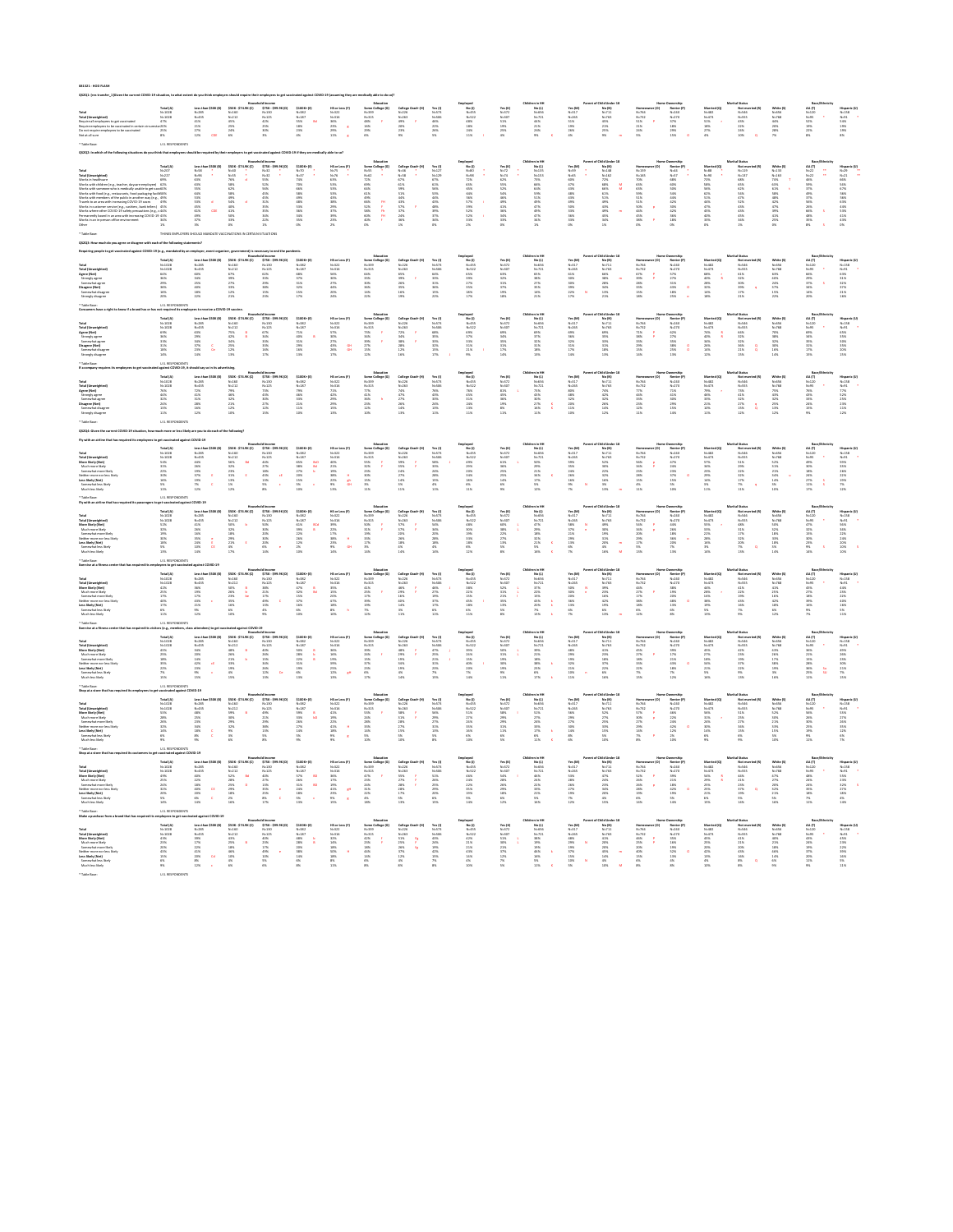#### **081321 - HOD FLASH**

QS2Q1: [res transfer\_1]Given the current COVID-19 situation, to what extent do you think employers should require their employees to get vaccinated against COVID-19 (assuming they are medically able to do so)?

|                                                          | Total (A)        |   | Gen Z 18-24 (B) |    |           | Millennials 25-40 (C) Gen X 41-56 (D) |           |   | <b>Boomers 57-75 (E)</b> | Silent 76-93 (F) |            |
|----------------------------------------------------------|------------------|---|-----------------|----|-----------|---------------------------------------|-----------|---|--------------------------|------------------|------------|
| <b>Total</b>                                             | $N = 1028$       |   | $N = 110$       |    | $N = 304$ |                                       | $N = 265$ |   | $N = 274$                | $N = 75$         |            |
| <b>Total (Unweighted)</b>                                | $N = 1028$       |   | $N = 113$       |    | $N = 252$ |                                       | $N = 258$ |   | $N = 316$                | $N = 89$         |            |
| Require all employees to get vaccinated                  | 47%              |   | 55%             | cd | 43%       |                                       | 42%       |   | 50%                      | 61%              | <b>ACD</b> |
| Require employees to be vaccinated in certain circum 20% |                  |   | 27%             |    | 20%       |                                       | 21%       |   | 17%                      | 16%              |            |
| Do not require employees to be vaccinated                | 25%              | b | 15%             |    | 28%       | b                                     | 29%       | B | 25%                      | 18%              |            |
| Not at all sure                                          | 8%               |   | 3%              |    | 9%        |                                       | 8%        |   | 8%                       | 4%               |            |
|                                                          |                  |   |                 |    |           |                                       |           |   |                          |                  |            |
| * Table Base:                                            | U.S. RESPONDENTS |   |                 |    |           |                                       |           |   |                          |                  |            |

QS2Q2: In which of the following situations do you think that employees should be required by their employers to get vaccinated against COVID-19 if they are medically able to so?

|                                                             | Total (A) |   | Gen Z 18-24 (B) |       |          | Millennials 25-40 (C) | Gen X 41-56 (D) |              | <b>Boomers 57-75 (E)</b> |                 | Silent 76-93 (F) |      |
|-------------------------------------------------------------|-----------|---|-----------------|-------|----------|-----------------------|-----------------|--------------|--------------------------|-----------------|------------------|------|
| <b>Total</b>                                                | $N = 207$ |   | $N=29$          | $***$ | $N = 62$ |                       | $N=56$          | ∗            | $N = 47$                 |                 | $N=12$           | $**$ |
| <b>Total (Unweighted)</b>                                   | $N = 227$ |   | $N=35$          | ∗     | $N=63$   | $\ast$                | $N=53$          | $\ast$       | $N = 59$                 | ∗               | $N=17$           | $**$ |
| Works in healthcare                                         | 69%       | B | 43%             |       | 62%      |                       | 72%             | B            | 89%                      | ABCd            | 72%              |      |
| Works with children (e.g., teacher, daycare employee 62%    |           |   | 58%             |       | 55%      |                       | 61%             |              | 73%                      | C.              | 67%              |      |
| Works with someone who is medically unable to get \60%      |           |   | 46%             |       | 56%      |                       | 57%             |              | 75%                      | a <sub>Bc</sub> | 61%              |      |
| Works with food (e.g., restaurants, food packaging factors) |           |   | 54%             |       | 56%      |                       | 54%             |              | 66%                      |                 | 60%              |      |
| Works with members of the public in another way (e. 49%     |           |   | 43%             |       | 34%      |                       | 59%             | C            | 56%                      | $\mathsf{C}$    | 64%              |      |
| Travels to an area with increasing COVID-19 cases           | 49%       |   | 54%             |       | 44%      |                       | 45%             |              | 55%                      |                 | 57%              |      |
| Works in customer service (e.g., cashiers, bank tellers 45% |           |   | 33%             |       | 36%      |                       | 55%             | $\mathbf{C}$ | 50%                      |                 | 52%              |      |
| Works where other COVID-19 safety precautions (e.g. 44%     |           |   | 44%             |       | 43%      |                       | 34%             |              | 56%                      | d               | 54%              |      |
| Permanently based in an area with increasing COVID-43%      |           |   | 31%             |       | 40%      |                       | 47%             |              | 46%                      |                 | 57%              |      |
| Works in an in-person office environment                    | 34%       |   | 36%             |       | 17%      |                       | 47%             | $\mathsf{C}$ | 34%                      | C               | 47%              |      |
| Other                                                       | 1%        |   | 0%              |       | 0%       |                       | 3%              |              | 1%                       |                 | 0%               |      |

\* Table Base: THINKS EMPLOYERS SHOULD MANDATE VACCINATIONS IN CERTAIN SITUATIONS

**QS2Q3: How much do you agree or disagree with each of the following statements?**

**Requiring people to get vaccinated against COVID-19 (e.g., mandated by an employer, event organizer, government) is necessary to end the pandemic.**

|                           | Total (A)  | Gen Z 18-24 (B) |              |           | Millennials 25-40 (C) Gen X 41-56 (D) |           |           | <b>Boomers 57-75 (E)</b> | Silent 76-93 (F) |            |
|---------------------------|------------|-----------------|--------------|-----------|---------------------------------------|-----------|-----------|--------------------------|------------------|------------|
| Total                     | $N = 1028$ | $N = 110$       |              | $N = 304$ |                                       | $N = 265$ | $N = 274$ |                          | $N = 75$         |            |
| <b>Total (Unweighted)</b> | $N = 1028$ | $N = 113$       |              | $N = 252$ |                                       | $N = 258$ | $N = 316$ |                          | $N = 89$         |            |
| Agree (Net)               | 64%        | 74%             | $\mathsf{C}$ | 59%       |                                       | 62%       | 66%       |                          | 77%              | aCD        |
| Strongly agree            | 36%        | 40%             | ◡            | 23%       |                                       | 33%       | 45%       | <b>ACD</b>               | 53%              | <b>ACD</b> |
| Somewhat agree            | 29%        | 34%             | e            | 36%       | Εf                                    | 28%       | 21%       |                          | 23%              |            |
| <b>Disagree (Net)</b>     | 36%        | 26%             |              | 41%       | bF                                    | 38%       | 34%       |                          | 23%              |            |
| Somewhat disagree         | 16%        | 16%             |              | 20%       | ef                                    | 17%       | 13%       |                          | 9%               |            |
| Strongly disagree         | 20%        | 11%             |              | 22%       | b                                     | 21%       | 21%       |                          | 14%              |            |

\* Table Base: U.S. RESPONDENTS

**Consumers have a right to know if a brand has or has not required its employees to receive a COVID-19 vaccine.**

|                           | Total (A)  | Gen Z 18-24 (B) |              |           | Millennials 25-40 (C) Gen X 41-56 (D) |           |   |           | <b>Boomers 57-75 (E)</b> | Silent 76-93 (F) |              |
|---------------------------|------------|-----------------|--------------|-----------|---------------------------------------|-----------|---|-----------|--------------------------|------------------|--------------|
| <b>Total</b>              | $N = 1028$ | $N = 110$       |              | $N = 304$ |                                       | $N = 265$ |   | $N = 274$ |                          | $N = 75$         |              |
| <b>Total (Unweighted)</b> | $N = 1028$ | $N = 113$       |              | $N = 252$ |                                       | $N = 258$ |   | $N = 316$ |                          | $N = 89$         | *            |
| Agree (Net)               | 69%<br>B   | 55%             |              | 70%       | B                                     | 71%       | B | 69%       | B                        | 78%              | B            |
| Strongly agree            | 36%        | 26%             |              | 32%       |                                       | 34%       |   | 40%       | b                        | 54%              | <b>ABCDe</b> |
| Somewhat agree            | 33%        | 29%             |              | 37%       |                                       | 36%       |   | 29%       |                          | 24%              |              |
| <b>Disagree (Net)</b>     | 31%        | 45%             | <b>ACDEF</b> | 30%       |                                       | 29%       |   | 31%       |                          | 22%              |              |
| Somewhat disagree         | 18%        | 27%             | adef         | 18%       |                                       | 16%       |   | 16%       |                          | 14%              |              |
| Strongly disagree         | 14%        | 18%             |              | 12%       |                                       | 14%       |   | 15%       |                          | 8%               |              |

\* Table Base: U.S. RESPONDENTS

**If a company requires its employees to get vaccinated against COVID-19, it should say so in its advertising.**

|                           | Total (A)  | Gen Z 18-24 (B) | Millennials 25-40 (C) Gen X 41-56 (D) |           | <b>Boomers 57-75 (E)</b> | Silent 76-93 (F) |  |
|---------------------------|------------|-----------------|---------------------------------------|-----------|--------------------------|------------------|--|
| <b>Total</b>              | $N = 1028$ | $N = 110$       | $N = 304$                             | $N = 265$ | $N = 274$                | $N=75$           |  |
| <b>Total (Unweighted)</b> | $N = 1028$ | $N = 113$       | $N = 252$                             | $N = 258$ | $N = 316$                | -*<br>$N = 89$   |  |
| Agree (Net)               | 76%        | 74%             | 74%                                   | 76%       | 76%                      | 84%              |  |
| Strongly agree            | 44%        | 39%             | 41%                                   | 43%       | 47%                      | 52%              |  |
| Somewhat agree            | 32%        | 35%             | 33%                                   | 33%       | 30%                      | 32%              |  |
| Disagree (Net)            | 24%        | 26%             | 26%                                   | 24%       | 24%                      | 16%              |  |
| Somewhat disagree         | 13%        | 15%             | 13%                                   | 14%       | 11%                      | 7%               |  |
| Strongly disagree         | 11%        | 11%             | 13%                                   | 9%        | 13%                      | 9%               |  |
|                           |            |                 |                                       |           |                          |                  |  |

\* Table Base: U.S. RESPONDENTS

**QS2Q4: Given the current COVID-19 situation, how much more or less likely are you to do each of the following?**

**Fly with an airline that has required its employees to get vaccinated against COVID-19**

|                              | Total (A)  |   | Gen Z 18-24 (B) |             |           | Millennials 25-40 (C) Gen X 41-56 (D) |           |   |           | <b>Boomers 57-75 (E)</b> | Silent 76-93 (F) |   |
|------------------------------|------------|---|-----------------|-------------|-----------|---------------------------------------|-----------|---|-----------|--------------------------|------------------|---|
| <b>Total</b>                 | $N = 1028$ |   | $N = 110$       |             | $N = 304$ |                                       | $N = 265$ |   | $N = 274$ |                          | $N=75$           | ∗ |
| <b>Total (Unweighted)</b>    | $N = 1028$ |   | $N = 113$       |             | $N = 252$ |                                       | $N = 258$ |   | $N = 316$ |                          | $N = 89$         | ∗ |
| More likely (Net)            | 54%        |   | 60%             |             | 51%       |                                       | 52%       |   | 54%       |                          | 63%              |   |
| Much more likely             | 31%        |   | 37%             |             | 30%       |                                       | 27%       |   | 32%       |                          | 40%              | d |
| Somewhat more likely         | 22%        |   | 23%             |             | 21%       |                                       | 24%       |   | 22%       |                          | 23%              |   |
| Neither more nor less likely | 30%        | B | 17%             |             | 33%       | B                                     | 31%       | B | 34%       | B                        | 25%              |   |
| Less likely (Net)            | 16%        |   | 23%             | Εf          | 17%       |                                       | 17%       |   | 12%       |                          | 12%              |   |
| Somewhat less likely         | 5%         |   | 13%             | <b>ADEF</b> | 8%        | Ef                                    | 4%        |   | 1%        |                          | 1%               |   |
| Much less likely             | 11%        |   | 10%             |             | 9%        |                                       | 13%       |   | 11%       |                          | 11%              |   |

\* Table Base: U.S. RESPONDENTS

**Fly with an airline that has required its passengers to get vaccinated against COVID-19**